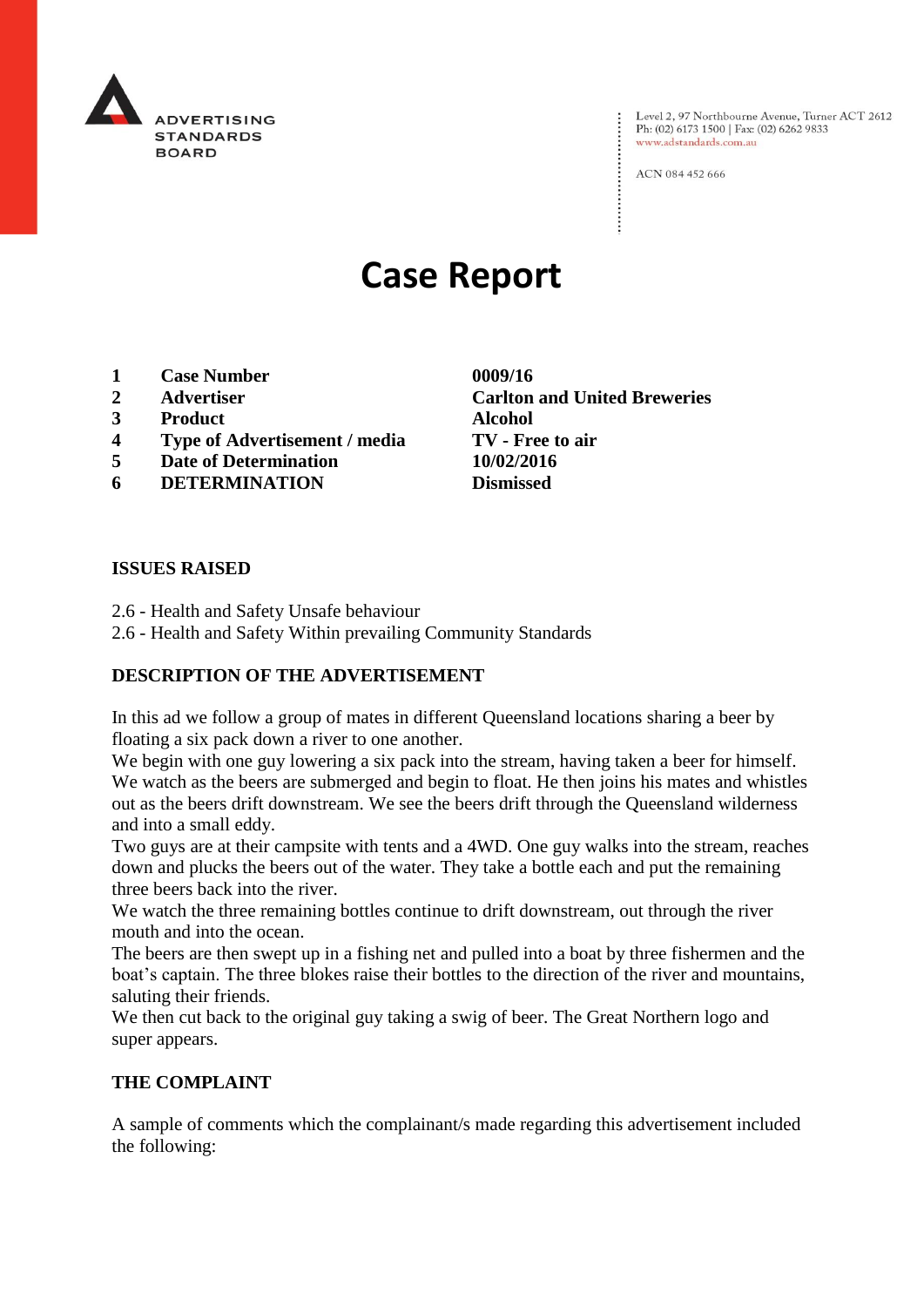*Great Northern Brewing Company advertisement promotes/suggests that outdoor men put glass bottles (containing beer) into streams and even over waterfalls or rapids to chill the beer. This would result in broken glass in pristine rivers and creeks where bare-footed children and adults swim and play. DANGEROUS, STUPID ADVERTISING!!*

*The idea of floating glass bottles down a running stream with numerous rocks which could break the glass sets a very bad example. In real life there is a high chance that the glass could be broken & pieces of glass sink to the bottom of the stream. Unfortunately the advert is likely to encourage other to do the same.*

*It promotes littering as it makes it looks like it ok to put beer bottles and 6 pack containers into a river.*

*A six pack of beer is being floated down the fast flowing river to people below and then on out the sea. This is irresponsible advertising as the beer will be smashed and people enjoying the great outdoors will be cutting themselves on jagged broken glass, not to mention sea creatures and children swimming.*

## **THE ADVERTISER'S RESPONSE**

Comments which the advertiser made in response to the complainant/s regarding this advertisement include the following:

*The TVC has been played on free to air TV and social media throughout summer as part of an on-going campaign to connect the Queensland (QLD) brewed beer with its home state. The TVC is a fictional depiction of comradery in the Australian outback designed to celebrate the pristine wilderness of northern QLD. The concept follows eight mates sharing a six-pack across the Queensland landscape by floating the beers downstream to one another. The final scene shows the remaining three beers being fished out of the water and brought onto the boat. They are then enjoyed by three fishermen, with a fourth man visible as the designated boat driver.*

*By the end of the TVC there is no material left in the water and no depiction of littering. There is also no depiction of glass shattering and being left in the water as a community safety hazard. Each of the two men that place the beers in the stream show a clear understanding that the beers will be met by a recipient downstream.*

*We believe the footage is in line with prevailing community standards. We do not believe that this advertisement contravenes Section 2.6 of the Australian Association of National Advertisers (AANA) Code of Ethics by encouraging disregard for the environment or health* 

*and safety. It is also important to note that throughout filming a number of steps were taken to minimise the risk of environmental impact. These included:*

*• the bottles of Great Northern depicted were recreated using plastic to ensure there was no risk of them breaking in the river;*

*• when there was need to use real glass bottles they were firmly secured with durable fishing line attached to a puppeteering rod that was carefully handled by a crew member;*

*• when filming occurred there was always a crew member in the river downstream to ensure the beer bottles were collected and there was no risk of them floating away;*

*• filming locations were selected to enable for control over the different bottle rigs (e.g. strength of water current, water depth and terrain), if the rapids where to rough the 6-pack*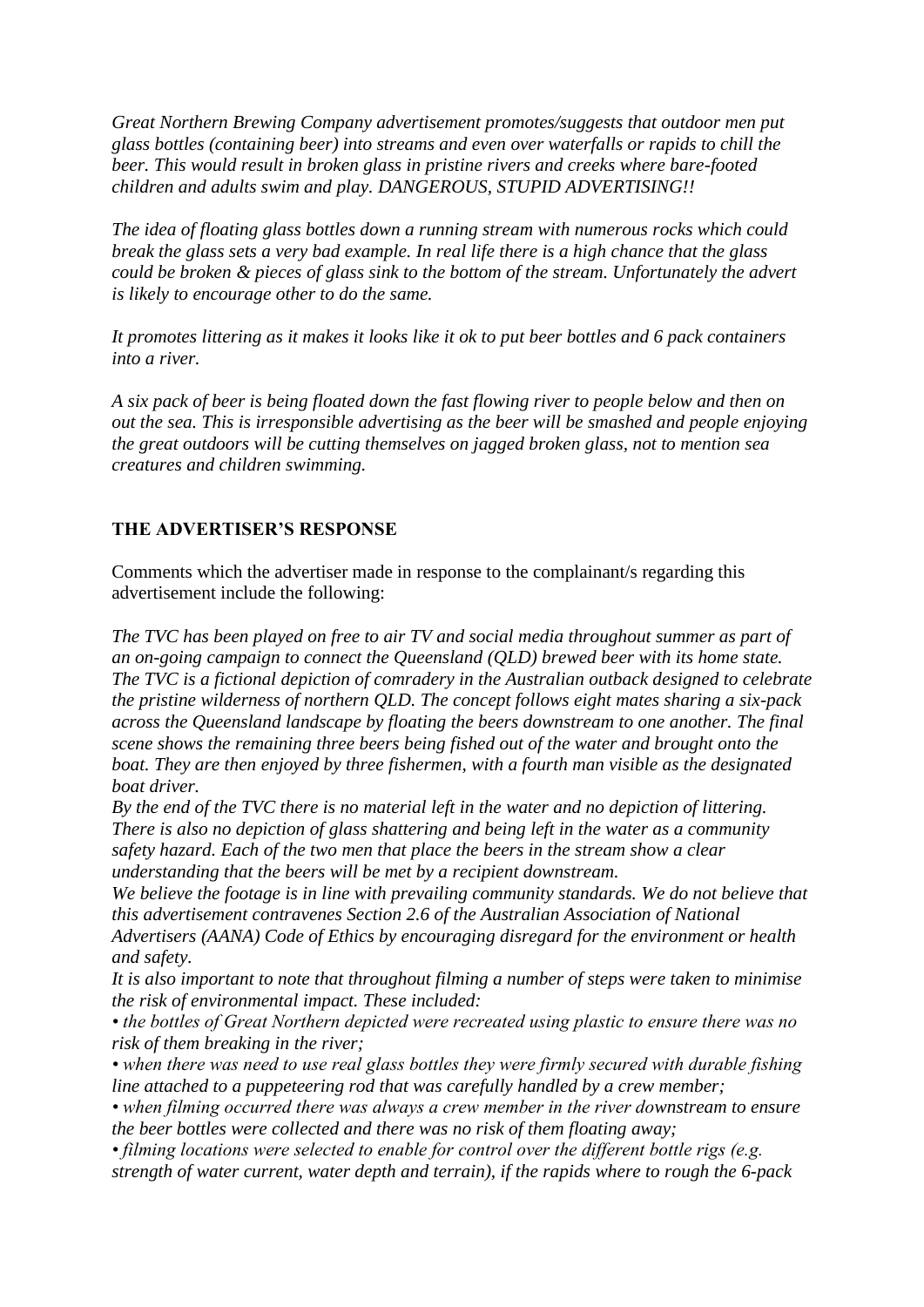*was photo shopped in to the scene during post production;*

*• all filming locations were granted permission in advance of filming and were accessed using roads or walking track to minimise impact on surrounding bushland; and • all equipment and rubbish was taken out at the end of shooting.*

*It is our view that any reasonable person would understand this TVC is fictitious and has had special effects applied to it in order for the beers to successfully navigate down the river and out to sea.*

*CUB takes its commitments to responsible marketing very seriously. Not only do we have internal standards and processes that must be met but we also consider both the AANA Code of Ethics and the Alcohol Beverages Advertising Code (ABAC) when we are developing marketing collateral.*

*For the reasons stated above we do not believe the TVC breaches the AANA Code of Ethics. More broadly we also believe that the advertisement is compliant with the Code in its entirety. In support of this, there is a complete absence of violence, discrimination, nudity, obscene language, and any sexual themes.*

*This TVC was also independently pre-vetted in order to ensure its compliance with the industry advertising codes.*

## **THE DETERMINATION**

The Advertising Standards Board ("Board") considered whether this advertisement breaches Section 2 of the Advertiser Code of Ethics (the "Code").

The Board noted the complainants' concern that the advertisement depicts glass bottles placed in a river which promotes littering and is irresponsible as well as potentially dangerous to both water creatures and swimmers.

The Board viewed the advertisement and noted the advertiser's response.

The Board considered Section 2.6 of the Code. Section 2.6 of the Code states: "Advertising or Marketing Communications shall not depict material contrary to Prevailing Community Standards on health and safety".

The Board noted that this television advertisement depicts a six pack of beer in glass bottles being dropped in to a river and floating downstream being stopped by two men camping who remove two of the bottles then place the rest back in the water until the reach a fishing boat out at sea where they are retrieved by a fishing net.

The Board noted the complainants' concerns that the advertisement depicts and encourages littering. The Board noted that beer bottles are dropped in to a river but considered that we then follow their journey where they are gradually removed from the water by the intended recipients. The Board noted that the scenario of beer being shared via waterways is clearly unrealistic and fanciful and considered that the advertisement would be very unlikely to encourage people to drop glass bottles in water or try and share items in a similar matter. The Board noted that all the bottles are shown to be removed from the water and considered that overall the advertisement does not depict, condone or encourage littering.

The Board noted the complainants' concerns that the glass bottles could break and cause harm to any animals or people in the water. The Board noted that the advertisement depicts a very stylised and unrealistic scenario which has clearly been filmed in controlled conditions